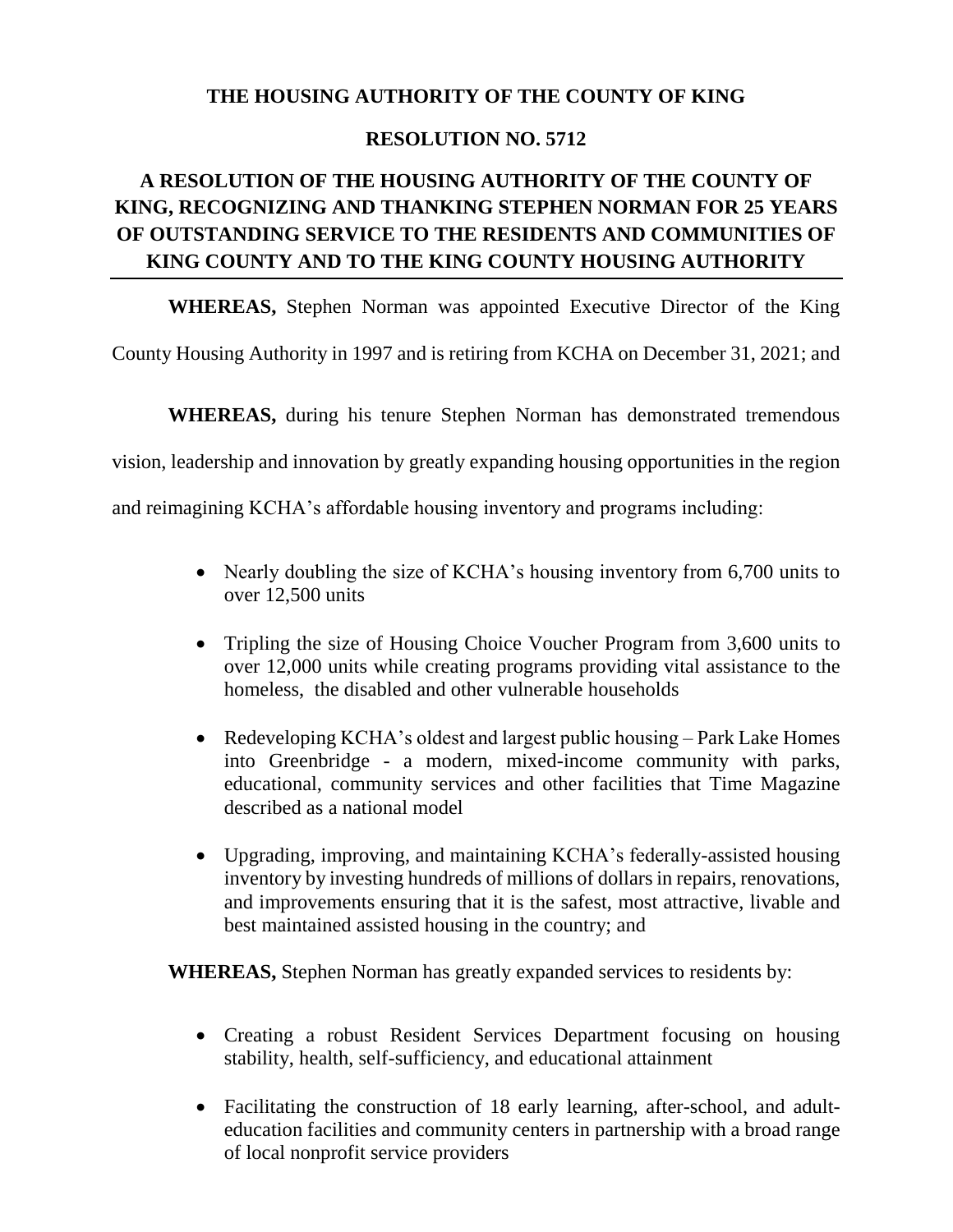Developing data sharing agreements and strong working relationships with local school districts to improve resident student performance; and

**WHEREAS,** under Stephen Norman's leadership KCHA has demonstrated strong

operating and fiscal performance by:

- Securing both HUD and Congressional approvals to allow and maintain KCHA's participation in the MTW Demonstration program which has been the catalyst for KCHA's financial strength and its ability to modify and waive certain federal requirements, thus providing the path to increased operating efficiencies, the creation of innovative special programs, and the ability to better target federal assistance to those most in need
- Maintaining KCHA's status as a High Performing Housing Authority and consistently having some of the highest REAC scores among the country's large Housing Authorities
- Securing and maintaining a AA agency credit rating from Standard and Poor's and strengthening KCHA financial position and balance sheet by dramatically increasing KCHA's reserves and cash flow
- Insuring transparency and accountability without audit findings or financial irregularities; and

**WHEREAS,** Stephen Norman has demonstrated strong environmental stewardship

by:

- Creating a Resource Conservation Division within KCHA that has assisted KCHA in dramatically reducing water and energy consumption, increasing waste diversion and solar generation, and lowering KCHA's carbon footprint
- By overseeing the largest Low Income Weatherization Program in the State of Washington that has reduced energy consumption by weatherizing over 10,000 units of private housing; and

**WHEREAS,** Stephen Norman has demonstrated a strong commitment to equity

diversity and inclusion by placing social justice and equity issues front and center in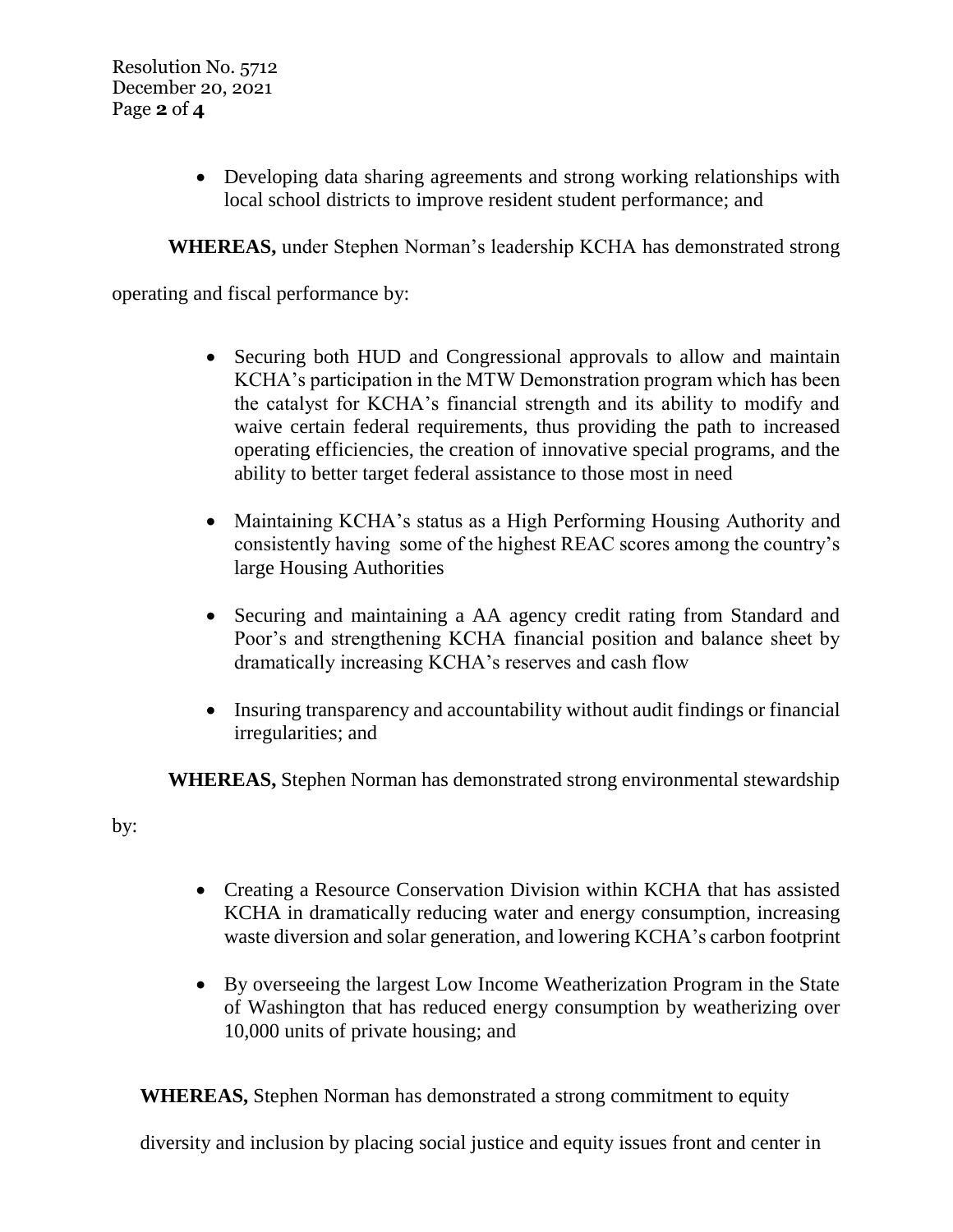KCHA's mission and programs by initiating creation and strongly supporting both the REDI team and a new executive level Department of Equity, Diversity and Inclusion in an effort to assure that KCHA is a truly anti-racist organization.

**WHEREAS,** Stephen Norman has developed and enhanced strong working relationships with federal, state, county and city governments, nonprofit service and affordable housing providers, large employers such as Amazon and Microsoft, financial and educational institutions, and philanthropic organizations; and

**WHEREAS,** Stephen Norman's knowledge and vision has made him universally respected and admired around the country and in the region as a leader, expert, advocate and innovator in affordable housing who works collaboratively, ethically and effectively with all partners.

**WHEREAS,** Stephen Norman's reputation and relationships with other leaders in the affordable housing industry have been of tremendous benefit to KCHA; and

**WHEREAS**, Stephen Norman has led with KCHA with compassion, humility, unparalleled effort and commitment to improve the lives of our region's most vulnerable populations; and

**WHEREAS**, under Stephen Norman's leadership, KCHA is recognized nationally as one of the finest housing authorities in the country and a national model for innovation, collaboration and best practices; and